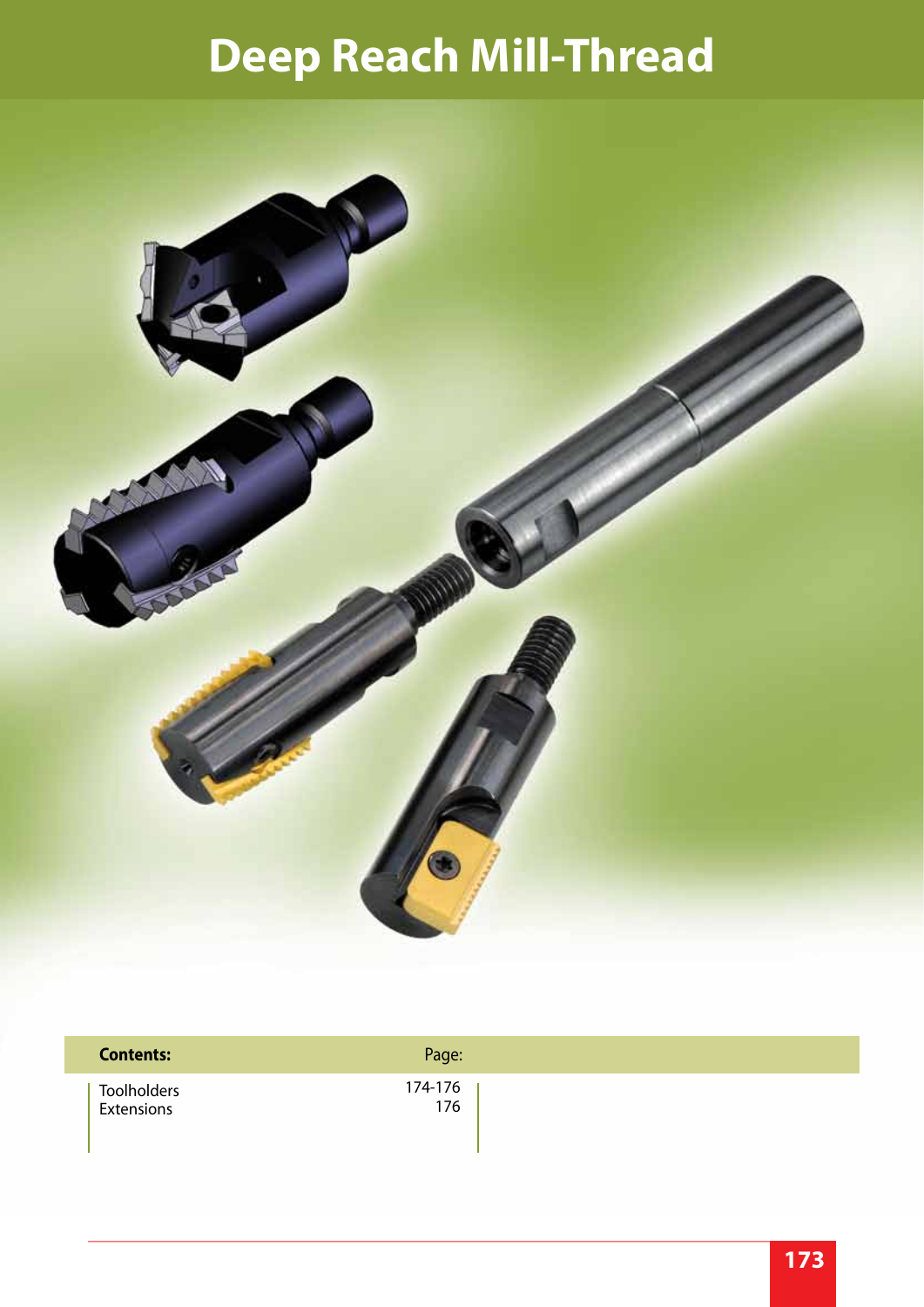

#### **C.P.T. presents a modular line of Mill-Thread toolholders**

- $\bullet$ C.P.T. modular holders are ideal for deep reach applications.
- Unique clamping method enables optimal strength and indexability.  $\bullet$
- Cost saving Same shank can hold different heads.  $\bullet$
- Toolholders with internal coolant bore.  $\bullet$
- Screw connection allows long overhang.  $\bullet$
- C.P.T. standard thread milling inserts fit these toolholders.  $\bullet$
- Different steel extensions are available.
- Toolholders are compatible with common toolholding systems.

### *Toolholders*



| <b><i><u>Jrdering Code</u></i></b> | Insert<br>size A |    |    | Ds             | . .  |    | No. of<br>Inserts | Screw | Key |
|------------------------------------|------------------|----|----|----------------|------|----|-------------------|-------|-----|
| <b>SRH19-3 S</b>                   | $\epsilon$       | 19 | 15 | M <sub>8</sub> | 42.5 | 60 |                   | S19   | .   |

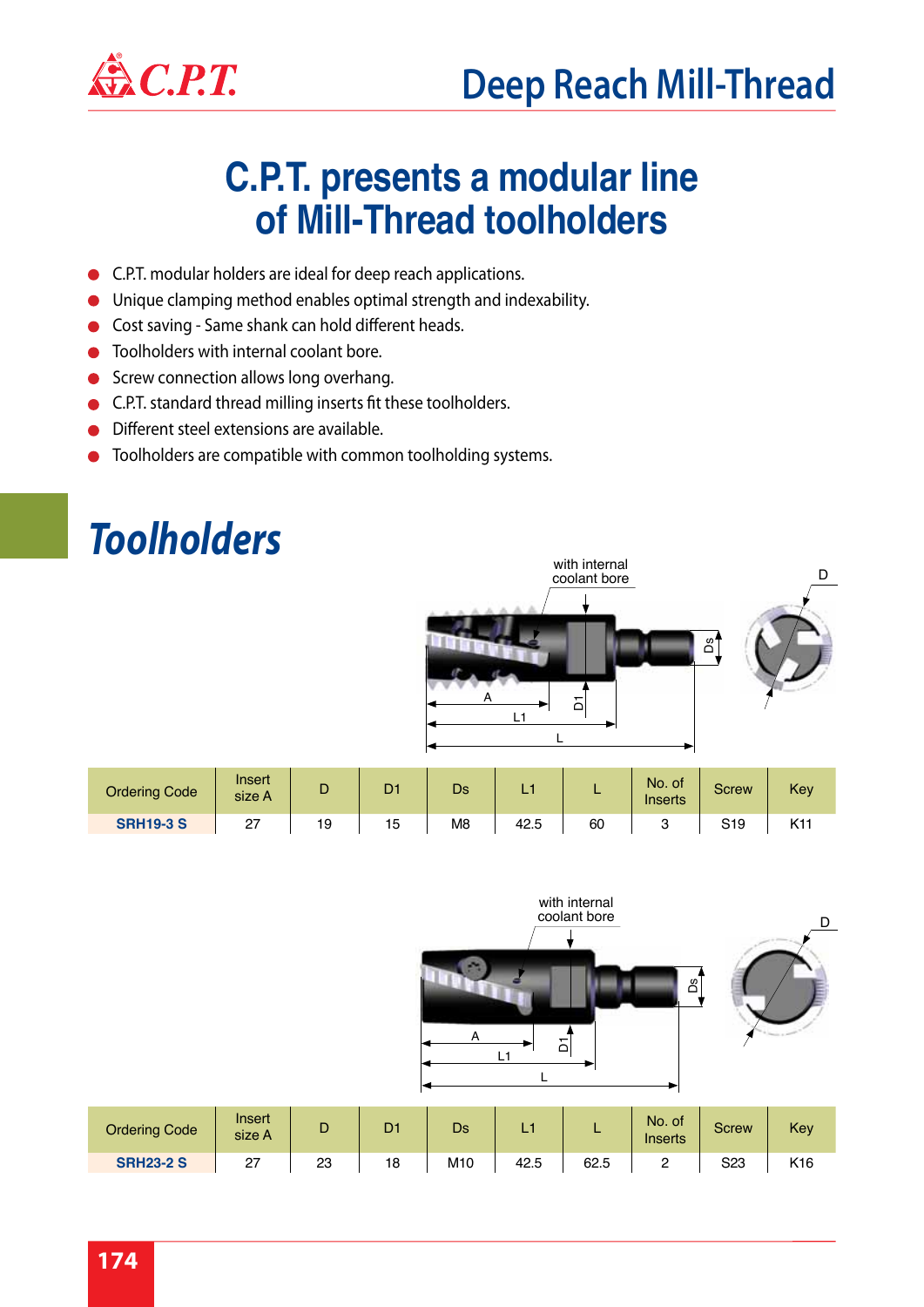### **Deep Reach Mill-Thread**



D



| <b>Ordering Code</b> | Inser<br>size A | ◡  | <b>TOM</b><br>◡ | Ds              | L., | . .     | No. of<br>Inserts | Screw | Key |
|----------------------|-----------------|----|-----------------|-----------------|-----|---------|-------------------|-------|-----|
| <b>SRH28-3 S</b>     | 32              | 28 | 2 <sup>1</sup>  | M <sub>12</sub> | 50  | 70<br>- | ບ                 | S28   | K16 |





| <b>Ordering Code</b> | Insert<br>size A | ш  | D. | Ds              |    | . .       | No. of<br>Inserts | Screw | Key             |
|----------------------|------------------|----|----|-----------------|----|-----------|-------------------|-------|-----------------|
| <b>SRH32-3 S</b>     | 32               | 32 | 26 | M <sub>12</sub> | 50 | 70<br>. . |                   | S32S  | K <sub>16</sub> |